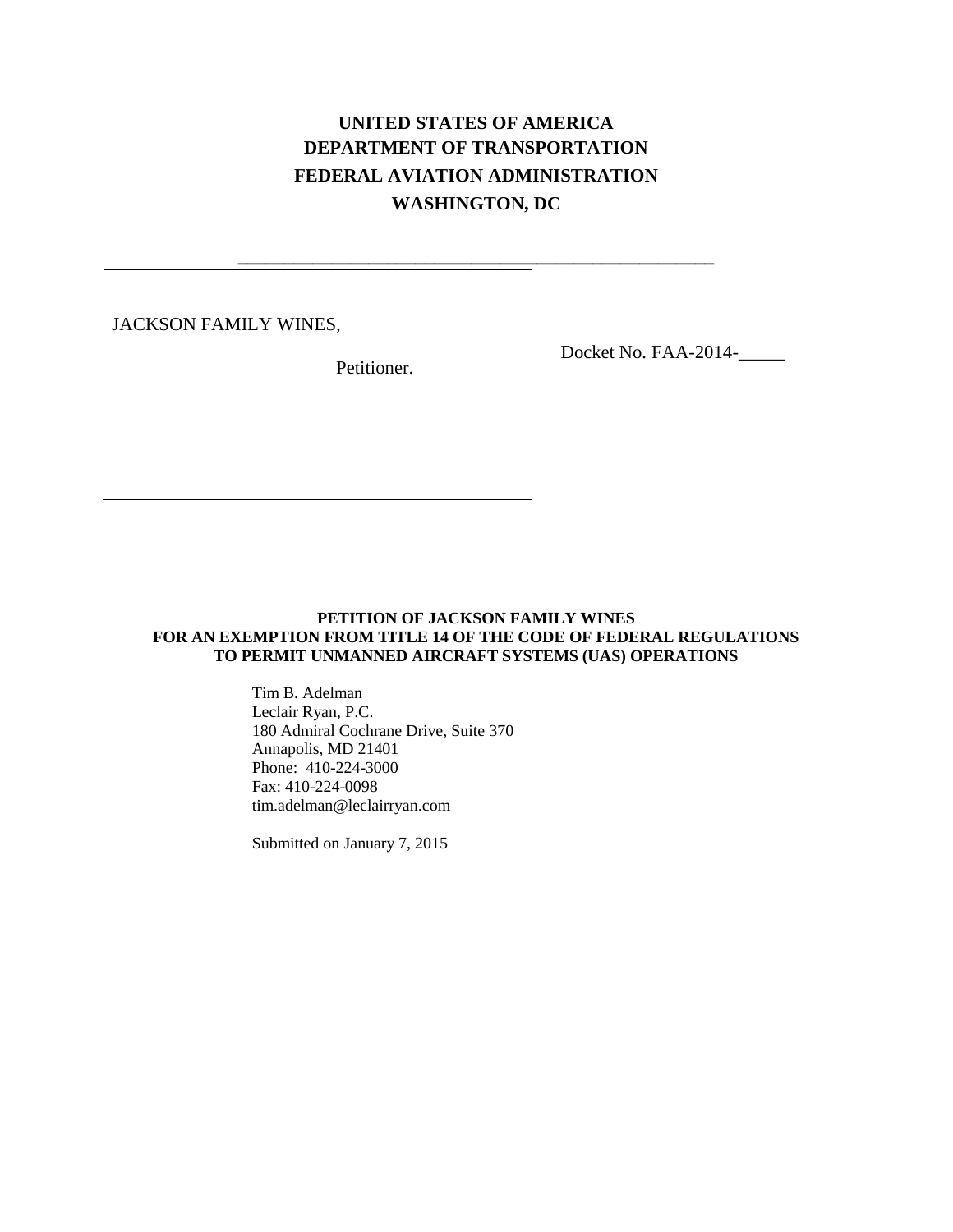# **TABLE OF CONTENTS**

- I. Petition for Exemption Summary
- II. Interests of Petitioner
- III. Proposed Conditions and Limitations for Petitioner's Exemption
- IV. Information Required to Support a Petition for Exemption
	- A. Contact Information of Counsel
	- B. Specific Sections of 14 CFR to be Exempt
	- C. The Extent of Relief Sought, and the Reason for Such Relief
	- D. Reasons Why an Exemption Would Further the Public Interest
	- E. Reasons Why an Exemption Would Not Adversely Affect Safety
	- F. Federal Register Summary
		- 1. Exemptions Requested
		- 2. Brief description of the nature of the exemption
	- G. Additional Information Supporting an Exemption
- V. Conclusion
- Exhibit  $A "Area of Operations"$
- Exhibit B "Proposed Conditions and Limitations"
- Exhibit C "Maintenance Manual"
- Exhibit  $D -$  "Training Materials"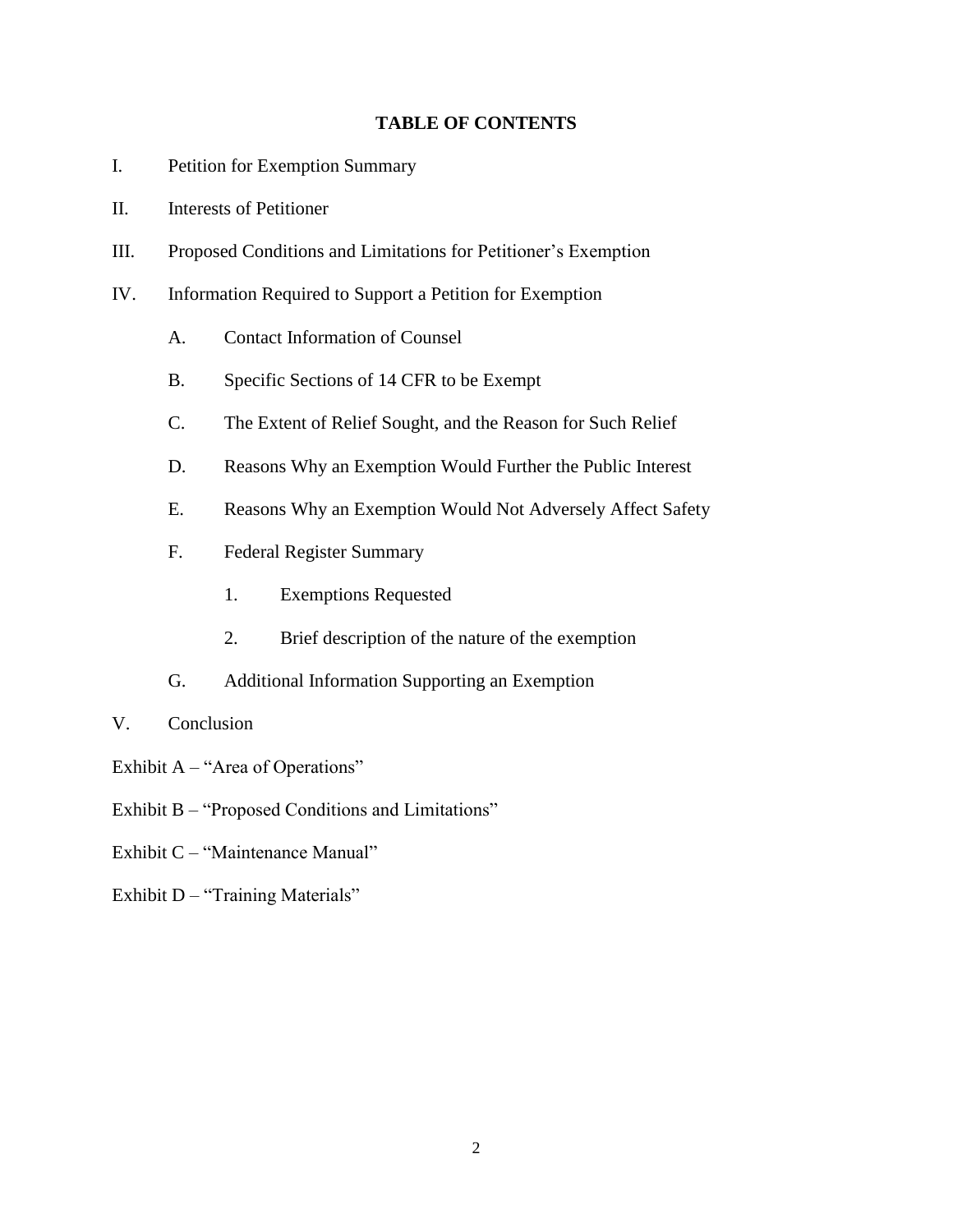# **I. Petition for Exemption Summary**

Jackson Family Wines ("Jackson") seeks exemption from the requirements of 14 C.F.R. §§ 61.56 (flight review), 61.113(a) and (b) (private pilot limitations), 91.7(a) (airworthiness), 91.119 (minimum safe altitudes), 91.121 (altimeter settings), 91.151 (VFR fuel requirements), 91.405(a) (maintenance inspections), 91.407(a)(1) (return to service after maintenance), 91.409(a)(1) and (2) (annual inspection), and  $91.417(a)$  and (b) (maintenance records). Jackson seeks these exemptions to permit it to conduct Unmanned Aircraft System ("UAS") operations over its private property in California and Washington.

#### **II. Interests of Petitioner**

Jackson owns and operates over 35,000 acres on which it grows and harvests grapes and conducts its large scale wine production business. For the purposes of this Petition, Jackson is focused on its properties in California and Washington, as depicted in Exhibit A "Area of Operations." The vineyards are large areas of farm land that is vulnerable to trespass and illegal activities. Currently, to protect the integrity of these properties, Jackson contracts with private security companies using human ground surveillance teams with local sheriff's department's canine units integrated into the surveillance teams. When the surveilling security guard discovers signs of trespassory use of Jackson property—often in the form of using Jackson irrigation and water systems for marijuana plant harvesting—the security guard contacts local law enforcement to request dispatch to these sites of suspected criminal activity.

The UAS operation will compliment Jackson's current surveillance efforts. It will minimize the need to utilize potentially dangerous surveillance methods where security guards and canine partners directly confront trespassers and their illegal activities. When a canine team alerts on potential illicit activity, highly trained UAS pilots will fly UAS equipped with still and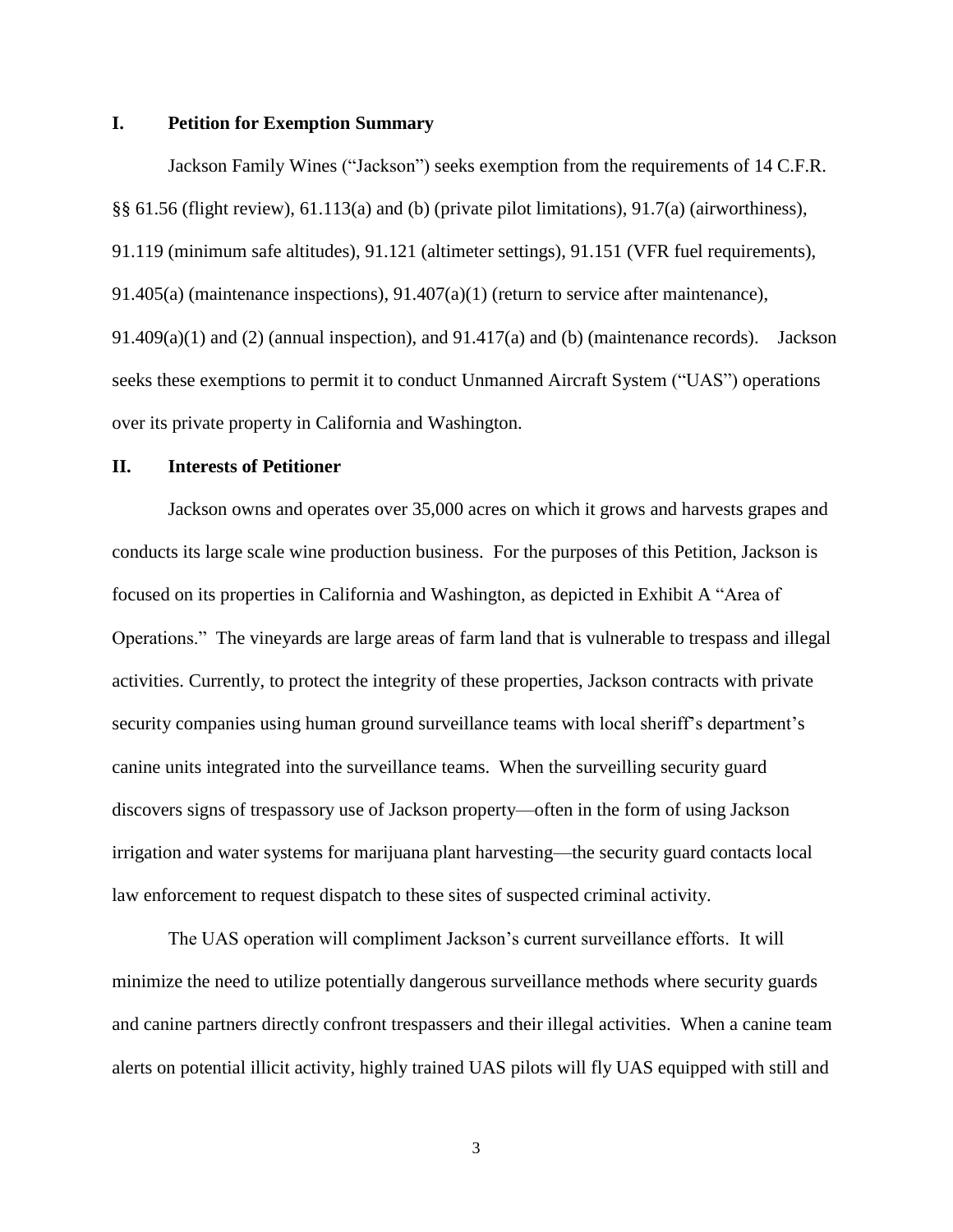video photography over the Jackson properties to provide reliable birds-eye-view footage of what is occurring on the ground. This ability to see the properties for a few hundred feet in the air will allow Jackson to significantly enhance the effectiveness of its surveillance both in quality and quantity. When the photography detects suspicious activity, the images will be available to local law enforcement for further investigation.

Jackson's UAS operation will be conditioned and limited as described, in Section III of this Petition. It will not adversely affect safety; rather, it will minimize potential confrontations between Jackson's private security guards, their canine partners, and trespassers using Jackson's property for illicit operations. In furtherance of the goals of 14 C.F.R. § 11.81, the UAS operation utilizing still and video photography to report to local law enforcement will be in the public interest and will provide a level of increased safety by minimizing the potential dangerous situations for the Jackson agents and contractors currently providing direct human surveillance. Moreover, Jackson will be more effective at preventing the illegal marijuana grows and property theft.

# **III. Proposed Conditions and Limitations for Petitioner's Exemption**

Jackson proposes that its UAS operation be conducted pursuant to the Conditions and Operating Limitations set forth in Exhibit B – "Proposed Conditions and Limitations." Each of the conditions and limitations set forth in Exhibit B is consistent with previously granted small UAS Section 333 exemptions and FAA guidance.<sup>1</sup>

# **IV. Information Required to Support a Petition for Exemption**

# **A. Contact Information of Counsel**

l

Jackson Family Wines submits this Exemption Petition through counsel:

<sup>&</sup>lt;sup>1</sup> See Exemption No. 11110 (December 10, 2014; Docket FAA-2014-0367) ("Trimble Exemption"); Exemption No. 11109 (December 10, 2014; Docket FAA-2014-0507) ("Clayco Exemption"); Exemption No. 11062 (September 25, 2014; Docket FAA-2014-0352) ("Astraeus Exemption").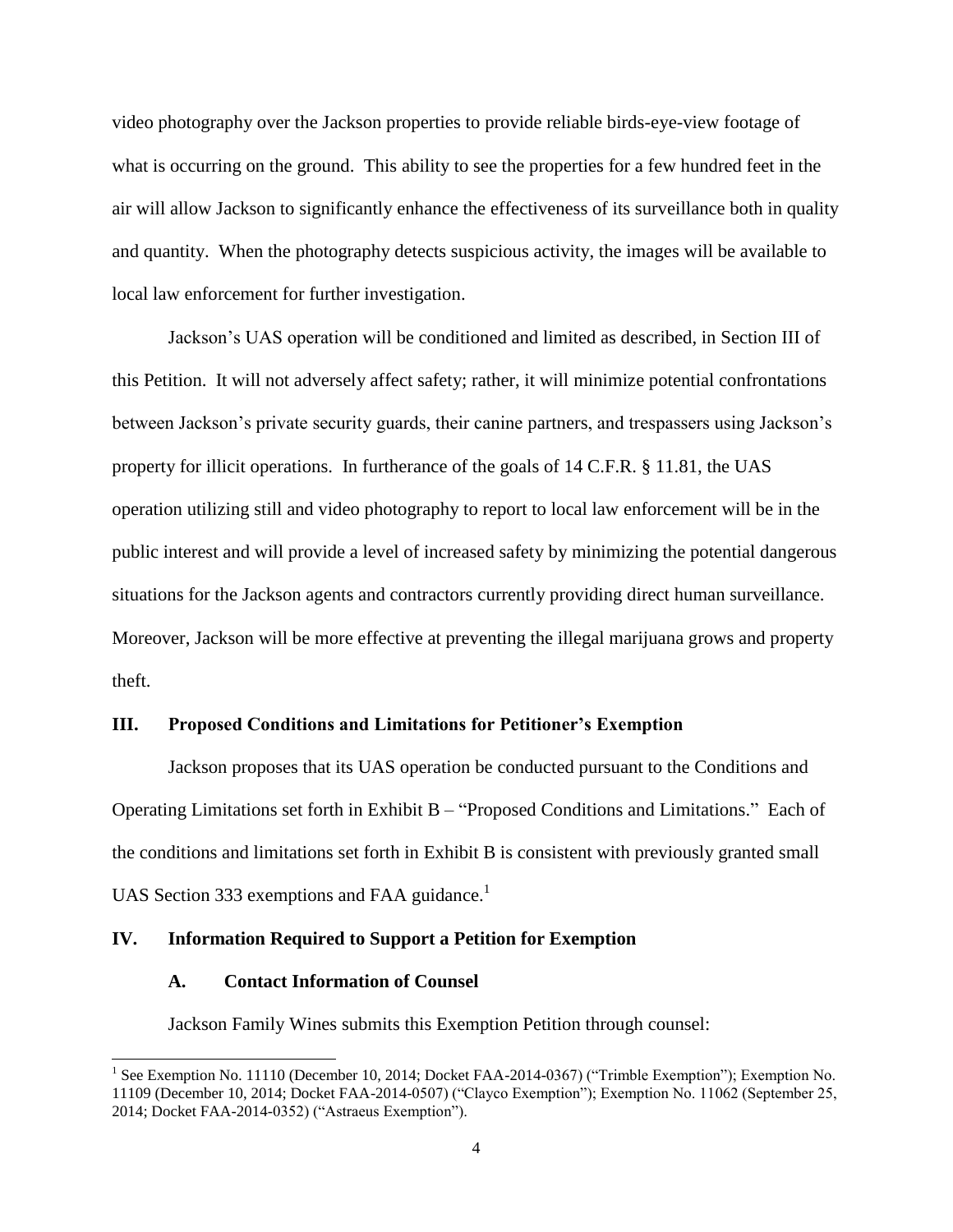Timothy B. Adelman LeclairRyan, P.C. 180 Admiral Cochrane Drive, Suite 370 Annapolis, MD 21401 Phone: 410-224-3000 Fax: 410-224-0098 tim.adelman@leclairryan.com

# **B. Specific Sections of 14 CFR to be Exempt**

- 14 C.F.R. § 61.56 Flight Review
- *Id.* at § 61.113 Private Pilot Privileges and Limitations: Pilot in Command
- *Id.* at § 91.7(a) Civil Aircraft Airworthiness
- *Id.* at § 91.119 Minimum Safe Altitudes: General.
- *Id.* at § 91.121 Altimeter Settings
- *Id.* at § 91.151 Fuel Requirements for Flight in VFR Conditions
- *Id.* at § 91.405(a) Maintenance Required
- *Id.* at § 91.407(a)(1) Operation After Maintenance, Preventive maintenance, Rebuilding, and Inspections
- *Id.* at § 91.409(a)(1), (2) Inspections
- *Id.* at  $\S 91.417(a)$ , (b) Maintenance Records

# **C. The Extent of Relief Sought, and the Reason for Such Relief**

i) When Jackson agents or contractors rely on UAS operations to conduct surveillance of Jackson's private property, Jackson will promote the safety, security, and wellbeing of all people and property involved by strictly abiding by the Proposed Conditions and Limitations set forth in Exhibit B. In order to conduct its proposed UAS operations with the AirCover QR-425s, Jackson requests exemptions from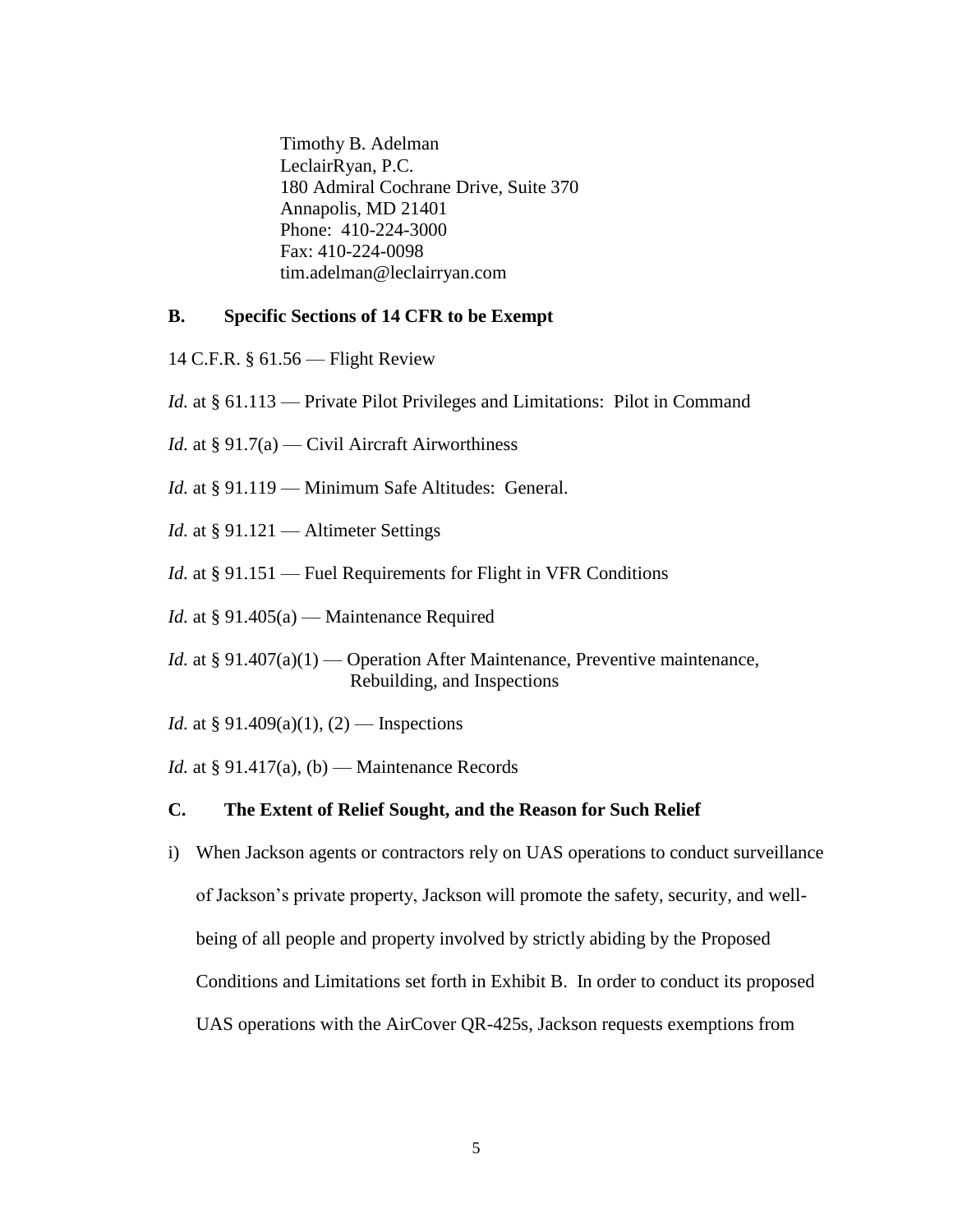certain Federal Aviation Regulations that were intended to promote the safety of manned aircraft.

To conduct its UAS operations, Jackson petitions the FAA for an exemption from the following federal regulations for the reasons noted:

# **14 C.F.R. § 61.56 — Flight Review**

Jackson requests an exemption from this regulation to the extent necessary to permit Jackson to conduct UAS operations over its private property with aircraft controlled by PICs who have completed AirCover's training regimen and successfully passed the FAA's Private Pilot Knowledge Exam. We respectfully submit this request in good faith after considering the numerous conditions and limitations proposed by this petition and the extensive nature of the AirCover's training program. A copy of AirCover's proprietary training materials is provided for FAA review in Exhibit D – "Training Materials." However, recognizing the FAA has denied a similar request for an exemption to the FAA pilot certificate requirement, Jackson alternatively will agree to utilize airmen with at least a private pilot certificate for the pilots of its UAS operation.

# **14 C.F.R. § 61.113** — Private Pilot Privileges and Limitations: Pilot in Command

If the FAA determines that a private pilot certificate is necessary for UAS PICs, Jackson requests an exemption from § 61.113 to the extent necessary to permit Jackson to conduct UAS operations with PICs holding FAA private pilot certificates. In most instances, the FAA would require a pilot to hold a commercial pilot certificate where there is compensation either to the pilot or for the operation. Jackson seeks waiver from this requirement, consistent with previously granted Section 333 exemptions, because requiring the Jackson pilots operating the AirCover QR-425s to adhere to the commercial pilot certification requirements will not improve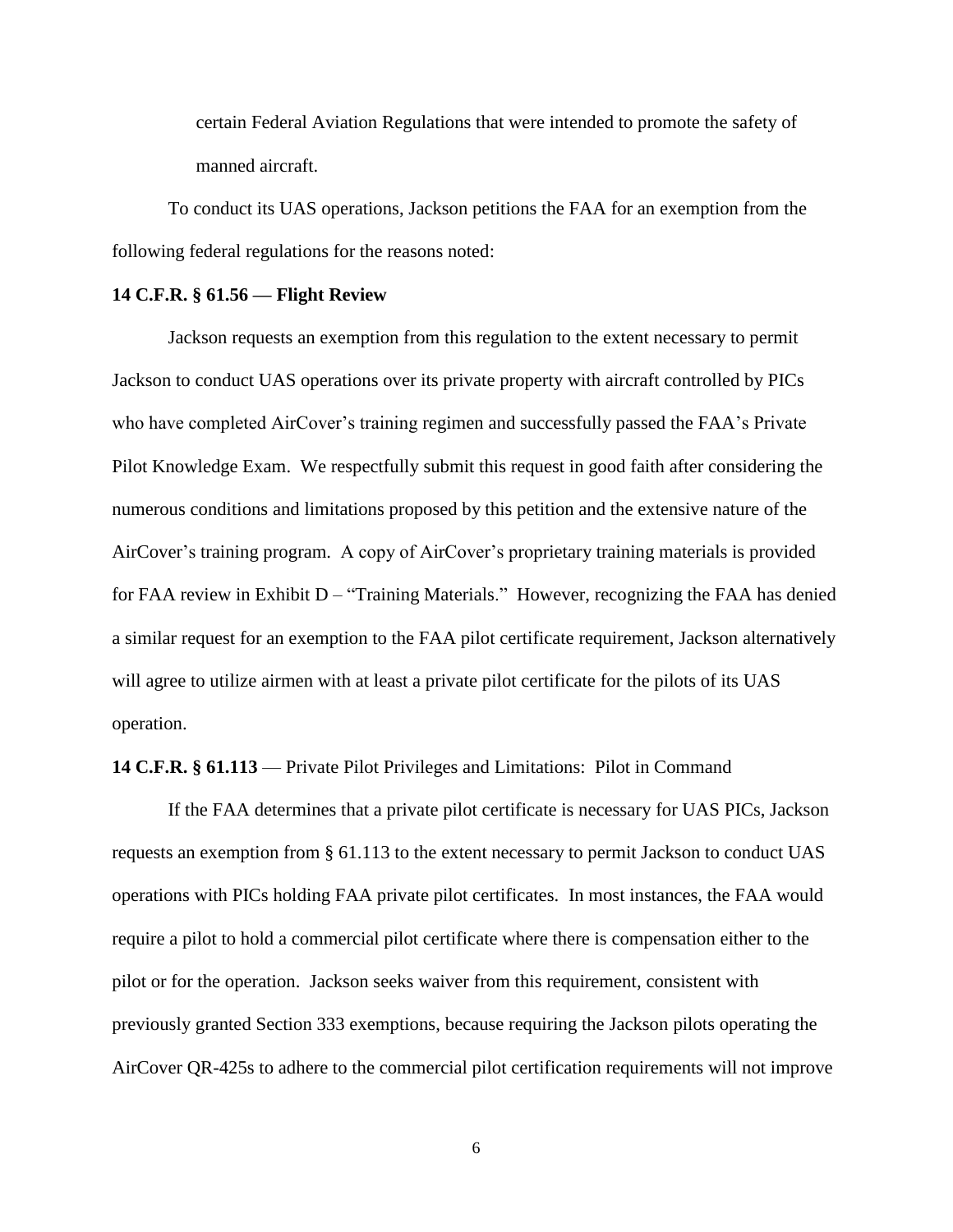the safety of operations. Requiring airman "aeronautical knowledge," "aeronautical experience," and "flight proficiency" at the commercial certificate level for those individuals operating a remote-controlled, battery-powered UAS aircraft weighing less than 7 pounds and operated in accordance with the conditions and limitations set forth in Exhibit B would not bring the corresponding safety benefits contemplated in the manned commercial aircraft setting. Therefore, consistent with the certificate requirements imposed on the UAS pilots in recently granted Section 333 exemptions (see Astraeus Exemption, Trimble Exemption, and Clayco Exemption), Jackson requests the FAA grant an exemption from 14 C.F.R. § 61.113 and allow Jackson's UAS pilots who hold a FAA private pilot certificate or future FAA certification to serve as pilots for Jackson's UAS operations.

## **14 C.F.R. § 91.7(a)** — Civil Aircraft Airworthiness

Jackson requests an exemption from the airworthiness certificate requirement because the aircraft flown in Jackson's UAS operations will not have an airworthiness certificate pursuant to 14 C.F.R. Part 21, Subpart H. Jackson understands that without an airworthiness certificate, it must inspect each aircraft before each flight to determine that it is compliant with Jackson's UAS Operations Manual which is provided in Exhibit C "Maintenance Manual." The AirCover Maintenance Manual was reviewed by the FAA in conjunction with an experimental airworthiness application submitted by AirCover. The Maintenance Manual was approved by Brook B. Stewart (SAC FSDO) on April 3, 2014. Jackson bases this particular exemption request on the rationale that "[C]ompliance with [Jackson's] Manuals [is a] sufficient means for determining an airworthy condition." Trimble Exemption, at 16.

**14 C.F.R. § 91.119** — Minimum Safe Altitudes: General.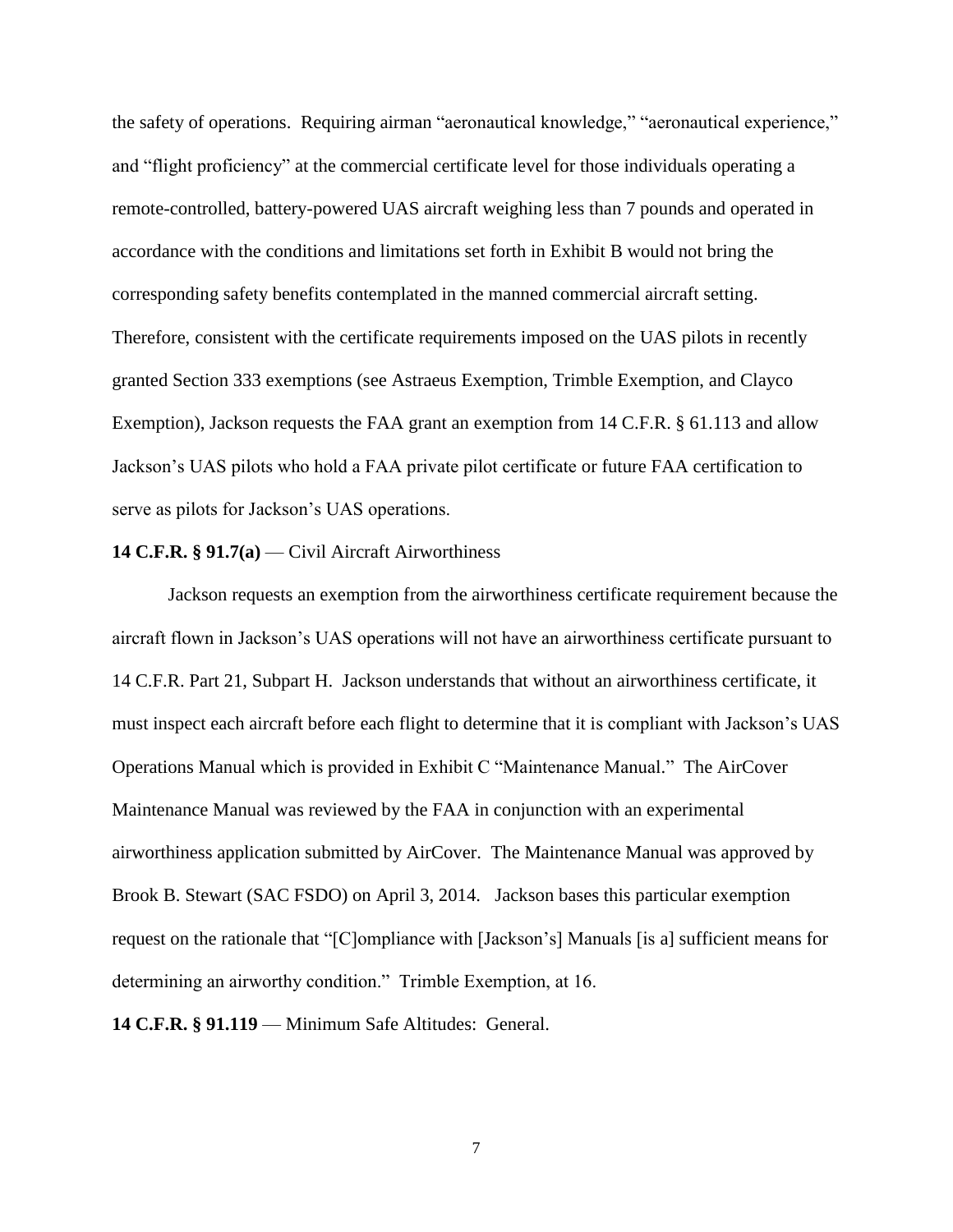Jackson requests an exemption from this regulation so that its UAS operations may fly at low altitudes to better capture reliable video and still photography of its private property. In fact, only subpart (c) is relevant to Jackson's UAS operations because Jackson only intends to conduct UAS operations over its private vineyards which are not located near any populated areas and easily classified as "sparsely populated areas" contemplated by subpart (c).

Specifically with respect to subpart (c), Jackson requests an exemption from the restriction that "aircraft may not be operated closer than 500 feet to any person, vessel, vehicle, or structure." An exemption from subpart (c) will allow Jackson UAS operations' aircraft to optimally assess the conditions of its property and any suspected illicit activity occurring thereon. The lower the aircraft can fly for purposes of capturing video and still photography, the more it alleviates the danger to human and canine surveillance teams. As the reliance on human and canine surveillance teams diminishes, the potential for dangerous confrontations with trespassers also diminishes. Specifically, an exemption would allow Jackson to operate within 500 feet of vehicles and structures on its property as part of its surveillance. However, Jackson will not operate within 500 feet of persons, vessels, vehicles or structures not located within its private property.

#### **14 C.F.R. § 91.121** — Altimeter Settings

Jackson requests an exemption from this regulation. While the AirCover UAS does not use a barometric altimeter, it determines altitude with a GPS signal. Jackson's UAS operations pilots will check the aircraft's altitude reading prior to each takeoff, and will effectively zero the aircraft's altitude at the point of takeoff, to ensure that measurements of the aircraft's altitude are accurate relative to the local elevation. Jackson will also be conducting flights within visual line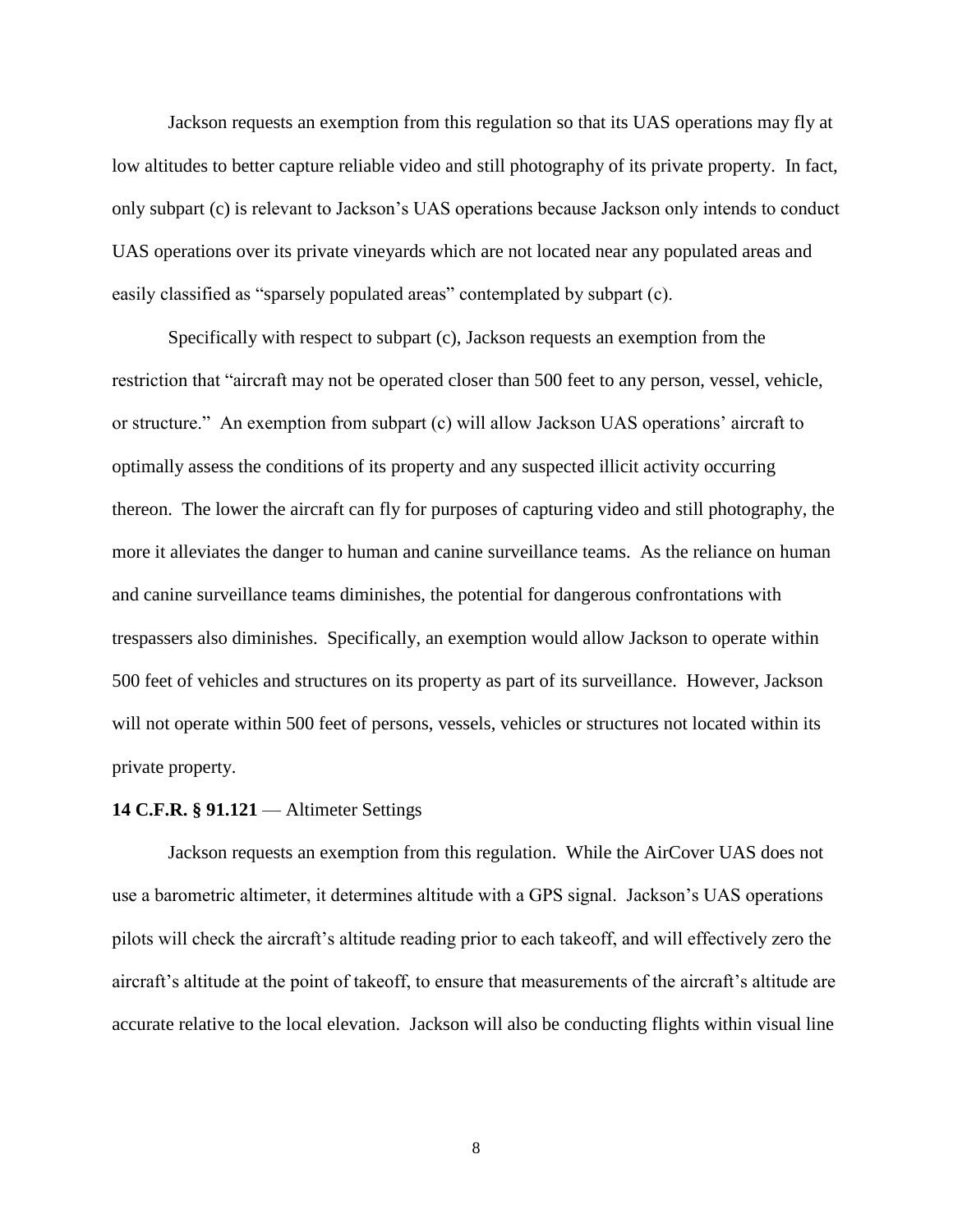of sight. If this approach is deemed to not satisfy 14 C.F.R. § 91.121, Jackson requests an exemption so that Jackson UAS operations can utilize this GPS signal methodology.

#### **14 C.F.R. § 91.151** — Fuel Requirements for Flight in VFR Conditions

Jackson requests an exemption from this regulation to permit Jackson UAS pilots to plan for only 10 (ten) minutes of operating reserve time to be available at the end of each UAS operation. Jackson's UAS operations will all occur within the boundaries of its private property. The takeoff and landing will occur within view of the pilot and at all times during the flight, the UAS aircraft will be less than 1 (one) mile from its takeoff and landing sight and on Jackson's private property.

Jackson understands that the policy behind this regulation is to account for unexpected weather conditions and logistical delays occurring during a flight or when an aircraft seeks to land at its first planned destination. Jackson requests an exemption from this regulation because these considerations are not applicable here where Jackson's UAS operations will be hyperlocalized and will not realistically face the considerations undergirding the regulation's policy. Moreover, a shorter reserve will be an additional safety mechanism by limiting the ability of the UA to fly far from its initial launch location.

#### **14 C.F.R. § 91.405(a)** — Maintenance Required

Jackson requests an exemption from this regulation's obligation to perform inspections and discrepancy repairs by FAA authorized mechanics. Jackson proposes Conditions and Limitations in Exhibit B, that will require a level of maintenance consistent with the FAA's standards communicated in the Astraeus Exemption and the Trimble Exemption. Moreover, AirCover's maintenance and operations manual have been reviewed by the FAA AIR-230 in connection with its application for experimental airworthiness and approved by Brook B. Stewart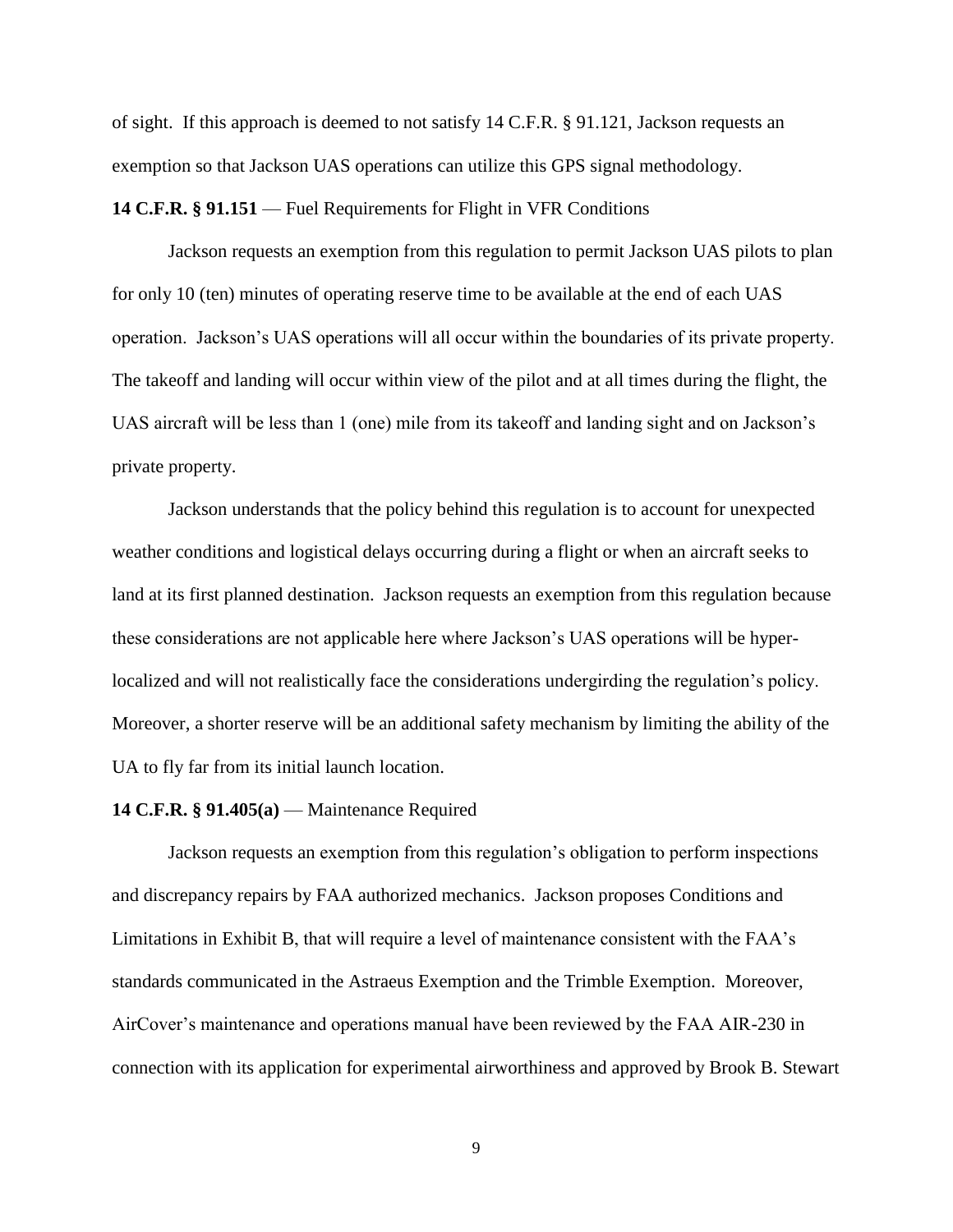(SAC FSDO) on April 4, 2014. A copy of AirCover's proprietary Maintenance and Operations manual are provided for FAA review in Exhibit C – "Maintenance Manual."

Jackson's exemption request regarding this regulation is limited to subpart (a) because it will make appropriate logbook entries in aircraft maintenance records in compliance with subpart (b), appropriately mark any inoperative instrument or item of equipment for which maintenance has been properly deferred in compliance with subpart (c), and appropriately placard listed discrepancies that include inoperative instruments or equipment in compliance with subpart (d).

# **14 C.F.R. § 91.407(a)(1)** — Operation After Maintenance, Preventive maintenance, Rebuilding, and Inspections

Jackson requests an exemption from this regulation to permit Jackson to conduct its UAS operations without having to have the UAS approved for return to service by a person authorized under 14 C.F.R. § 43.7. AirCover has developed a comprehensive maintenance manual that has been reviewed by AIR-230 and approved by Brook B. Stewart (SAC FSDO) on April 3, 2014, in conjunction with its application for experimental airworthiness certificate. Maintaining the UAS consistent with the maintenance manual will provide an adequate level of safety and will not adversely affect safety with regard to the regulatory maintenance and alteration requirements.

Jackson has accounted for the requisite conditions and limitations described in the Trimble Exemption and the Astraeus Exemption in crafting Jackson's own Conditions and Limitations. Jackson proposes that its UAS operations be subject to scrutiny under its Conditions and Limitations in lieu of the requirement that it satisfy 14 C.F.R. § 91.407(a)(1). Related to this regulation, Jackson UAS operations will comply with subpart (a)(2) because Jackson UAS operations will require completion of maintenance record entries.

#### **14 C.F.R. § 91.409(a)(1) and (2)** — Inspections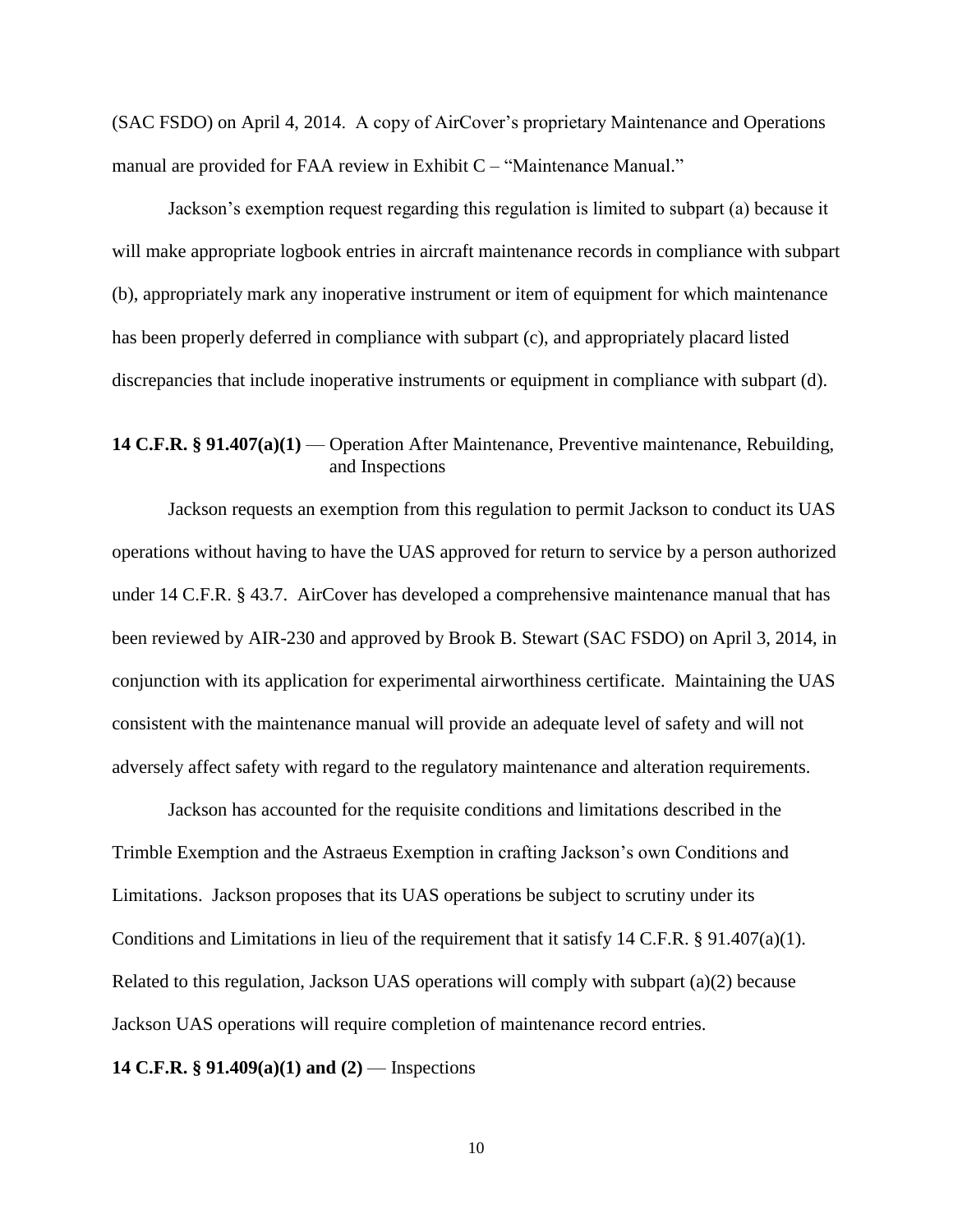Jackson requests an exemption from this regulation so that Jackson will not be required to obtain annual inspections and airworthiness certificate inspections required by this regulation. Instead, Jackson will maintain the UAS in accordance with the approved AirCover maintenance manual. Moreover, Jackson will adhere to the proposed Conditions and Limitations, which will provide a level of safety at least equivalent to that provided by this regulation and the requisite conditions and limitations described in the Trimble Exemption and the Astraeus Exemption.

# **14 C.F.R. § 91.417(a), (b)** — Maintenance Records

Jackson requests an exemption from this regulation so that Jackson will not be required to keep the maintenance records described by this regulation. Instead, Jackson will maintain the UAS in accordance with the approved AirCover maintenance manual. Moreover, Jackson will adhere to the proposed Conditions and Limitations, which will provide a level of safety at least equivalent to that provided by this regulation and the requisite conditions and limitations described in the Trimble Exemption and the Astraeus Exemption.

## **D. Reasons Why an Exemption Would Further the Public Interest**

With the FAA grant of Jackson's exemption petition, Jackson will be better able to safely monitor its private property. Using small UAS operations as an integrated part of the human and canine teams will reduce the potential for hostile confrontations between these teams and trespassers using Jackson's property. By providing the video and still photography captured by the UAS operations to local law enforcement, Jackson UAS operations will effectuate a smarter, more informed, and better prepared response to any illicit activities taking place on Jackson's property. Providing additional security to its properties, reducing the threat of theft and preventing illegal marijuana grows. Jackson's UAS operations will protect the public interest by reducing crime and reducing the burden on local law enforcement.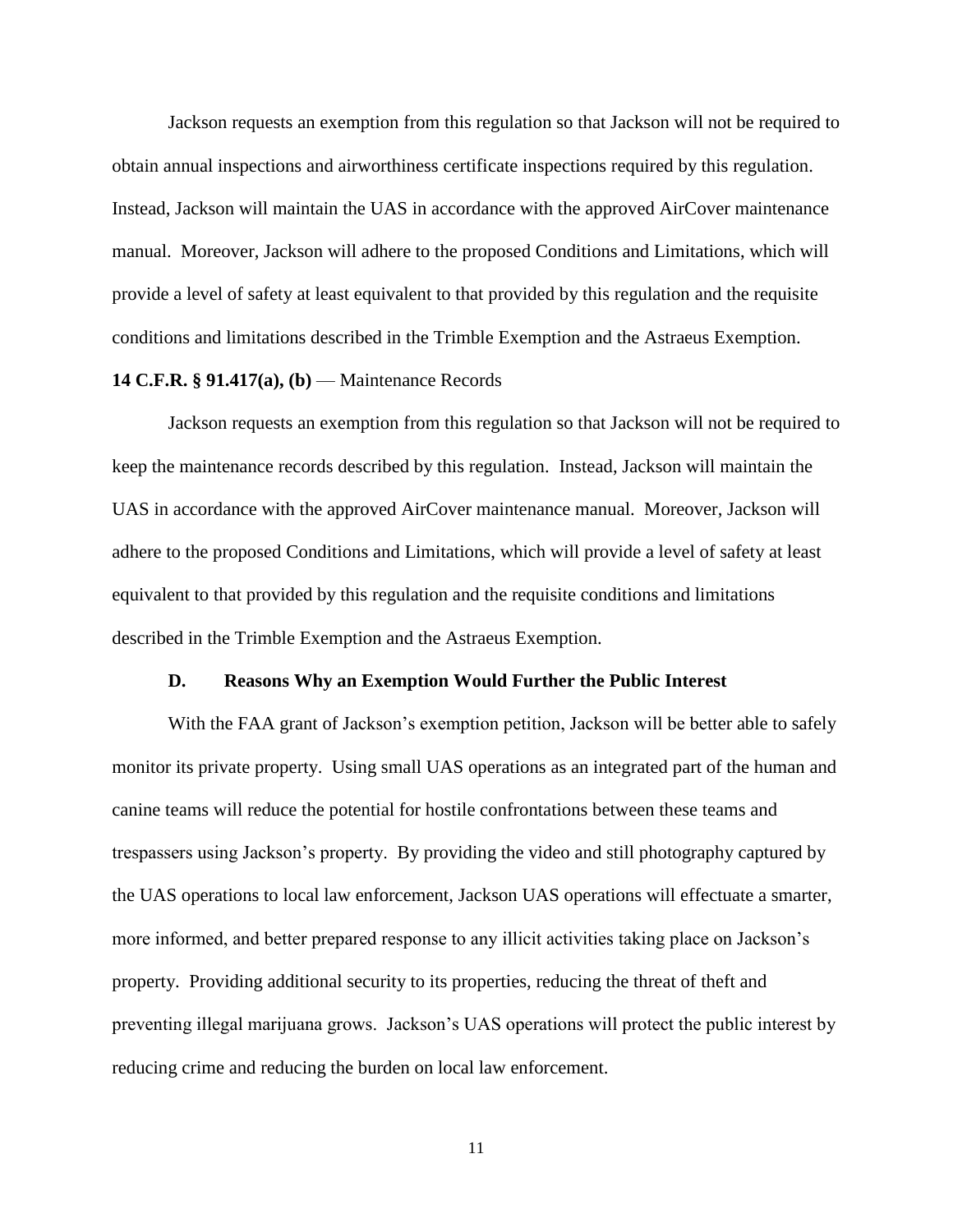# **E. Reasons Why an Exemption Would Not Adversely Affect Safety**

Jackson's UAS operations will be conducted over its private property, allowing Jackson to maintain a sterile operating environment. As such, Jackson will be able to conduct its operations without adversely affecting safety. Every flight will be restricted to Class G airspace above its own private property. Further, if the exception to 14 C.F.R. § 91.119 (the minimum safe altitudes provision) is granted, the UAS will be authorized to fly at low altitudes with little to no air traffic. Conducting its UAS operations at relatively low altitudes over its private property that is only frequented by (a) authorized Jackson agents or (b) unauthorized trespassers using Jackson's private property for illicit purposes, will allow Jackson to minimize safety risks created by the UAS aircraft. Concurrently, the UAS will eliminate the risk to the safety of the surveillance teams and local law enforcement that would otherwise be protecting the integrity of Jackson's property.

# **F. Federal Register Summary**

## **1. Exemptions Requested**

Jackson Family Wines seeks exemption from the requirements of 14 C.F.R. §§ 61.56, 61.113(a) and (b), 91.7(a), 91.119, 91.121, 91.151, 91.405(a), 91.407(a)(1), 91.409(a)(1) and (2), and 91.417(a) and (b).

#### **2. Brief description of the nature of the exemption**

The FAA exemption will permit Jackson Family Wines to operate an Unmanned Aircraft System ("UAS") over its private property located in the States of California and Washington as a means of surveilling its property with video and still photography equipment mounted on UAS aircraft being flown immediately above its property by pilots trained pursuant to Jackson's Safety Conditions and Limitations provided to the FAA with Jackson's Exemption Petition.